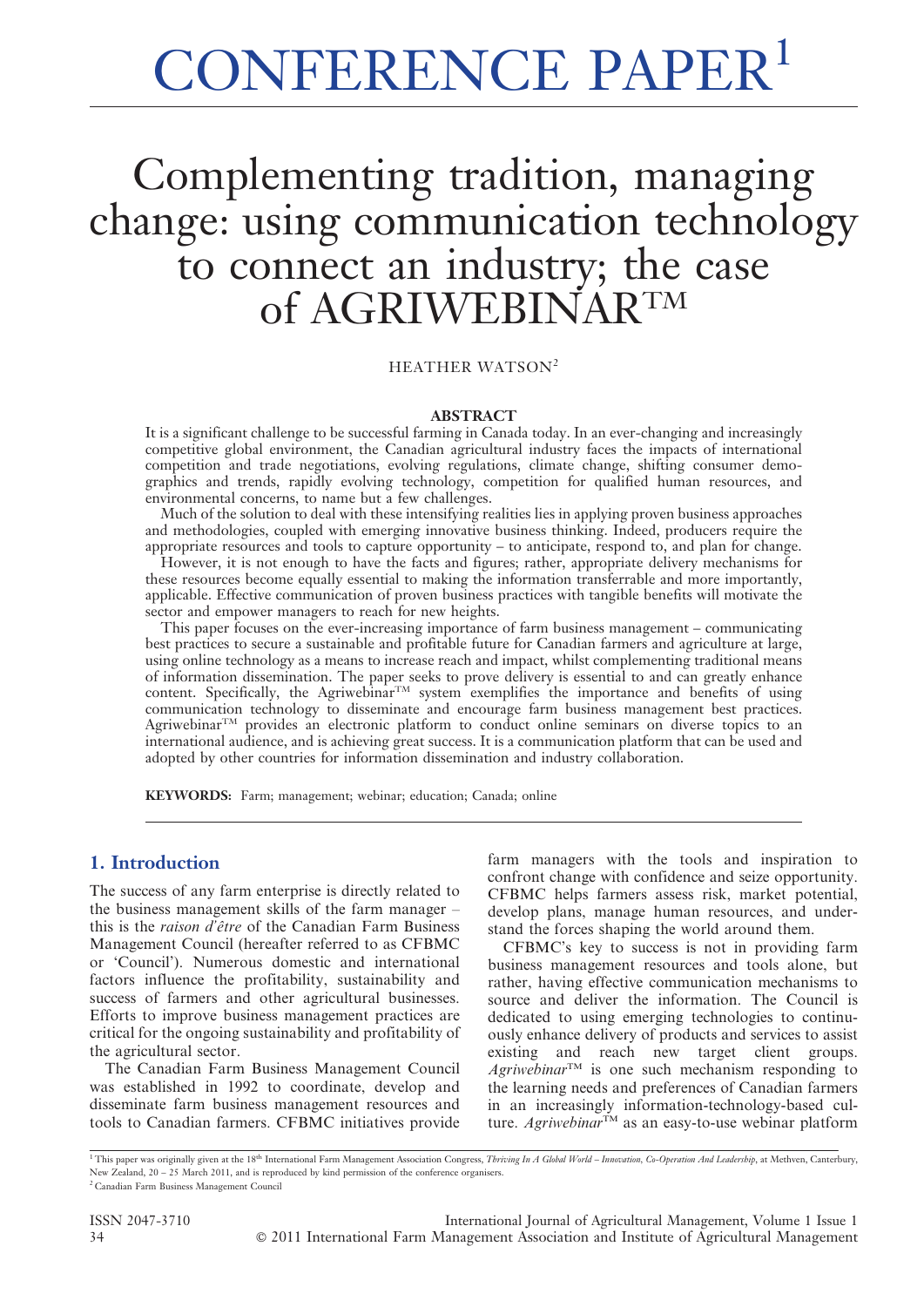to improve access to leading edge farm management information for Canadian farmers and the agricultural industry at large.

# 2. The Medium is the Message<sup>3</sup> – Keeping Pace with a Culture

A recent survey by Farm Credit Canada (2009) found that fifty percent of farmers plan to expand or diversify in the coming five years. Likewise, Canada's 2007 National Renewal Survey (Agriculture & Agri-Food Canada, 2007) identified an upward trend in producer participation in farming-related training and in the development of business and related plans such as: financial assessment, production, marketing, environmental, food safety, and human resources. Canadian farmers' passion for their profession remains strong, and so does the need to provide those farmers with the tools and information they need to achieve their goals. While only twenty (20) percent of Canadian producers have a written business plan, of these farmers, seventyone (71) percent have used these plans to secure financing. Thus, we can demonstrate a direct financial benefit to creating and following formal business plans. Perhaps the problem is not the information, but rather, the delivery thereof.

The question becomes not what information is needed, but rather, how do we communicate the information to maximize reach and impact towards instilling a culture of farm business management in Canadian producers?

Merriam-Webster defines management as ''judicious use of means to accomplish an end.'' (Merriam-Webster Online Dictionary (2010). It is becoming increasingly important for organizations like CFBMC to embrace practices that permit and restore a connection with producers. The management of information – what is being disseminated, and how. Information management is exemplified by  $A$ griwebinar<sup>TM</sup>. Facing a new reality of information overload, it becomes essential for organizations to invest in opportunities that meet the changing needs and preferences of target clients – accessible, costeffective learning.

It is often said that necessity is the mother of invention. Hectic work and life schedules, along with economic pressures, signify an opportunity to create an alternative mechanism for training and information dissemination. Communication technology, as evidenced by the Agriwebinar system, provides a means to reach a broad audience in a way that aligns with current learning trends and increasing demand for accessible, convenient, timely, relevant, reliable, trusted and interactive information transfer and learning opportunities.

While encouraging farmers to stay informed to manage change, Council too must seek to provide resources and information that respond to the changing learning needs and preferences of farmers.

# 3. Agriwebinar $T^M$

 $A$ griwebinar<sup>TM</sup> is a unique and easy-to-use online presentation platform delivered by the Canadian Farm Business Management Council. Agriwebinar<sup>TM</sup> uses state-of-the-art online communication technology to provide farmers and other agricultural stakeholders with access to topical and leading-edge farm business management information and expertise. As an online learning tool,  $A$ griwebinar<sup>TM</sup> mitigates the time, geographic and financial constraints, while also providing an opportunity to complement and communicate between face-to-face meetings such as workshops, conferences and seminars. Agriwebinar<sup>TM</sup> can be accessed by an individual or groups from the comfort of their home or business. Webinars are an effective communication tool to connect with audiences in a way that is convenient and far-reaching - the same information is being communicated coast to coast, in both Official languages.

Agriwebinar<sup>TM</sup> serves as a broadcasting and communication mechanism for a number of presentations and events, including:

- Workshops
- Conferences
- **Training**
- Corporate communications
- News bulletins and timely information
- Focus groups

The content is not only extended, but also and arguably more importantly, enhanced by its presentation in a new format that responds to current and future learning trends in an increasingly fast-paced learning environment motivated by information technology.

Virtual learning through online technologies is a critical enabler to accelerate the pace of information transfer into agricultural practice and commercialization, and ultimately stimulate growth and prosperity for the agricultural industry.  $A$ griwebinar<sup>TM</sup> uses information and communication technologies in such a way as to present farm business management in interesting, applicable, and accessible way.

#### Key Features of Agriwebinar<sup>TM</sup>

- Education & Training
- Accessibility
- N Knowledge Transfer / Communication Technology
- Timely, Leading Edge

# 4. Education & Training – Lifelong Learning and Restoring Extension

For over a decade, there has been a significant lack of formal extension services to the agricultural community in Canada. Extension services provide education and training outside of formal educational programs offered by accredited institutions. Extension serves an important role in lifelong learning to continue to meet the demands of an increasingly complex and competitive society through ongoing educational opportunities.

<sup>&</sup>lt;sup>3</sup> McLuhan, Marshall. Understanding Media: The Extensions of Man. New York: McGraw Hill, 1964.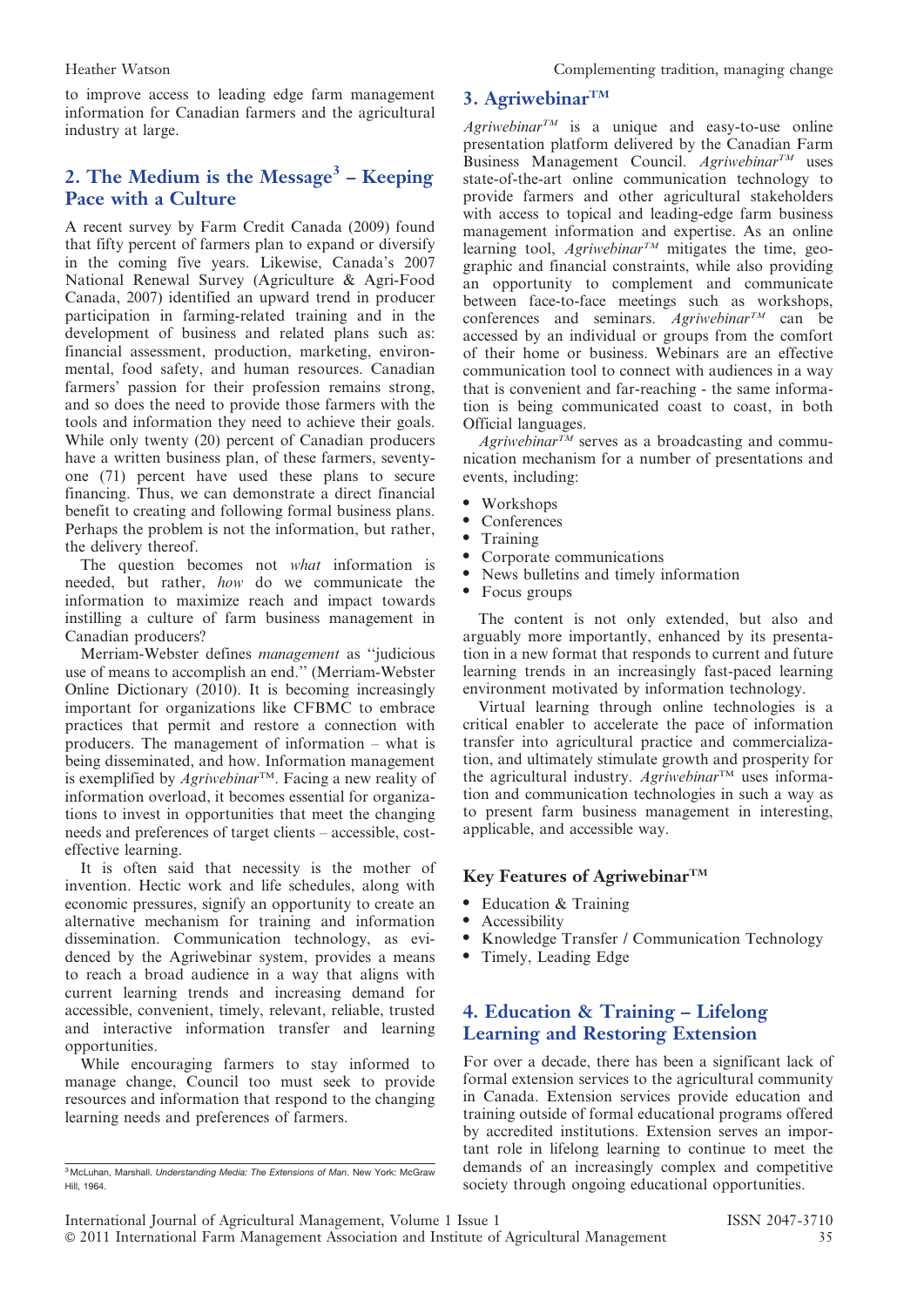Complementing tradition, managing change **Heather Watson** Heather Watson

A University of Illinois survey recognized extension services in farm business management benefit all producers, large or small. However, extension services must adapt to the changing demands for services (Irwin, Schnitkey et al., 2004). Agriwebinar<sup>TM</sup> provides a mechanism to bring together the expertise of academia, consultants, government, non-government, and producers, to share best practices, emerging trends and new opportunities. As an easily-accessible educational platform,  $A$ griwebinar<sup>TM</sup> provides learning opportunities that respond to and meet the need for easy-access, affordable learning.

It is often said by producers themselves that they respond best to ''show and tell'' learning. Demonstrating tangible payback from adopting farm business management best practices will continue to drive uptake and create a culture of business management in Canadian agriculture, strengthening the capacity of the sector as a whole. In keeping with this mentality, the webinars focus on practical learning, promoting success stories, and increasing access to and awareness of the suite of tools available for farmers to integrate their learning into business activities.

CFBMC also uses the Agriwebinar system to build partnerships for delivery to provide specialized content to a diverse audience – expanding the reach, impact and extension of the educational programming. Agriwebinar<sup>™</sup> also facilitates collaboration and coordination amongst industry stakeholders who are exposed to what is happening across the country (and globe) in their areas of interest.

# 5. Accessibility & Availability – There are No Limits

Using electronic media, Agriwebinar™ provides greater access – putting key information into the hands of producers and agricultural stakeholders, without limits.  $A$ griwebinar<sup>TM</sup> provides an educational platform that users can adapt to their life stages, work schedules and learning needs and preferences.

 $A$ griwebinar<sup>TM</sup> truly is exemplary in making pertinent information accessible to anyone. There is no limit to the number of attendees, presenters, or length of the presentation. Content captured through presentation archives adds permanence to traditionally one-time events, increasing reach and impact long after the live event takes place. Agriwebinar<sup>tM</sup> complements, while enhancing traditional face-to-face learning. As an online platform, the cost to organizations to deliver information is substantially less than face-to-face learning events, and these savings are passed onto participants. The Agriwebinar platform can be used for both public and private access events.

Live and recorded webinars use a combination of:

- PowerPoint slides
- Video and/or audio
- Networking text chat
- Private questions to the presenter
- Resource files and links

This multimedia approach appeals to the diverse learning preferences and practices of participants, while also allowing the information to be manipulated and repurposed for greater reach and impact. For example, audio can be singled out and provided to users in the form of podcasts to listen to the presentations without requiring access to the internet or a computer. This format also allows for users with slower rural internet connection speeds to access content. The information not only becomes more accessible, but to a wider, more diverse audience. As an online platform, International presenters are not uncommon, and this is an area of great potential.

# 6. Knowledge Transfer / Communication Technology – Connectivity, Cooperation, Collaboration

Knowledge and information transfer is essential to fostering a culture of farm business management, entrepreneurism and innovation towards improved sustainability and profitability for Canada's farmers. The 2002 Odyssey Report (Odyssey Group 2010) cites the importance of having a mechanism to transfer knowledge and information: ''…to take advantage of innovation and leading-edge technology and remain competitive globally, we must have a mechanism to transfer this information from the academic and research community into practical advice at the farm level.'' Such transfer narrows the gap between research and practice; top performers and average or belowaverage achievers.

Effective knowledge transfer is achieved by employing more accessible, understandable, and applicable formats that use emerging communication technologies to create multimedia-rich learning experiences to address the unique learning needs, preferences and practices of the client (farmers and industry stakeholders). Information must be transferred in such a way that it can be applied at a practical level.

Education, training and knowledge transfer have traditionally been confined to face-to-face events – workshops, seminars and conferences. These means are not cost-effective, are often restricted to one-time events, and information is transitory and reaches a narrow audience. As a web-based tool,  $A$ griwebinar<sup>TM</sup> complements and builds upon existing technology transfer mechanisms for more timely and effective knowledge and information transfer. Partnerships and industry relations realized through this platform are reducing duplication of efforts, while providing collaboration and connectivity in the agricultural sector.

 $A$ griwebinar<sup>TM</sup> shares expertise from not only government, academia, and consultants, but also successful, entrepreneurial and inspirational farmers.

''The over-reliance on scientific knowledge and the neglect of farmers' tacit (informal) knowledge in agricultural extension practice has long been identified as an impediment to increased agricultural productivity…Since tacit and explicit forms of knowledge complement each other, it is imperative for agricultural extension experts to pay more attention in harnessing the tacit knowledge of farmers and complement that with their explicit knowledge.'' (Boateng 2004).

 $A$ griwebinar<sup>TM</sup> gives innovators and entrepreneurs of all occupations and positions a platform to share &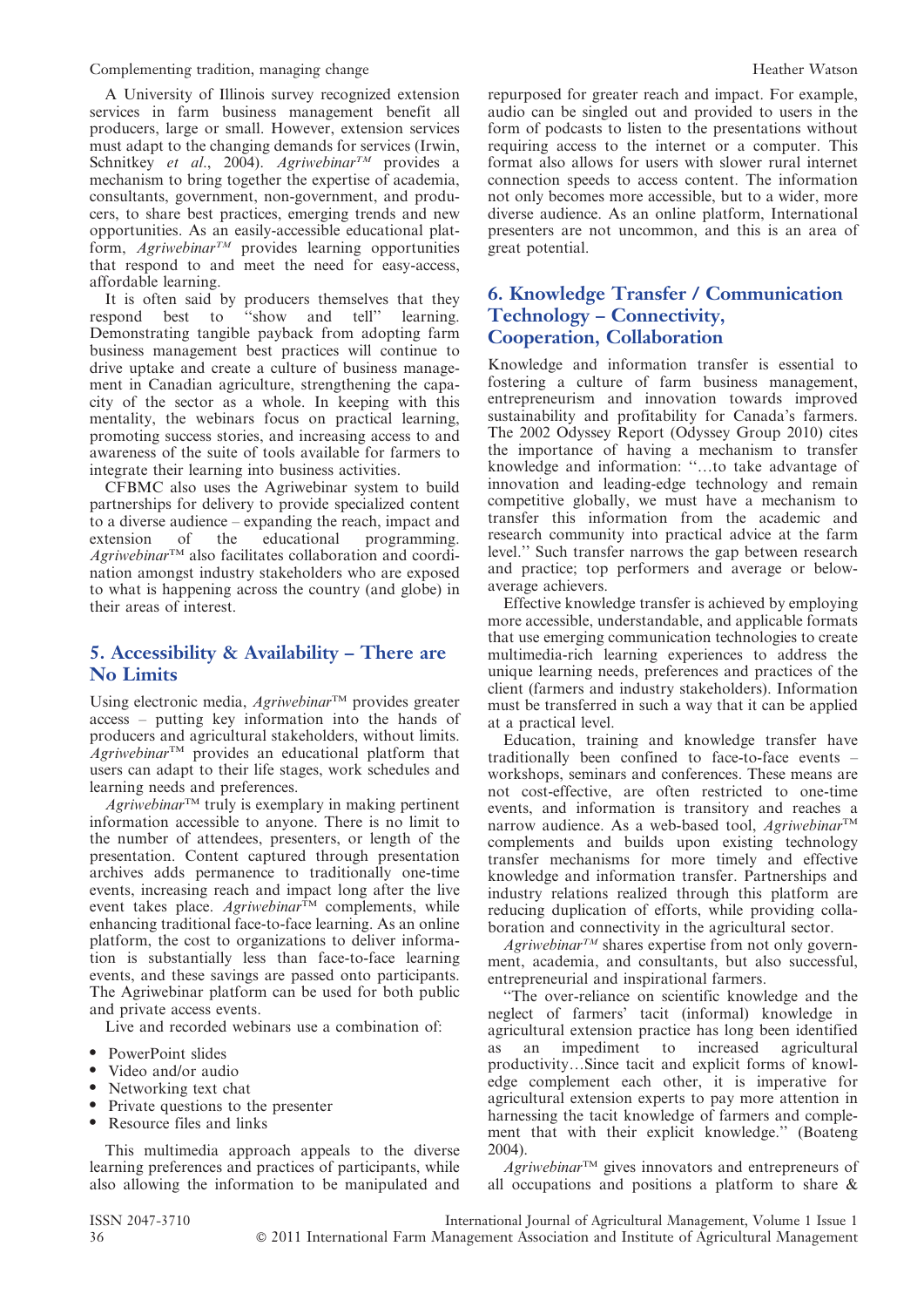inspire. Knowledge is uniquely harnessed from the farm-level to researchers, academics, policy makers, etc., thereby fulfilling the need for comprehensive knowledge transfer.

Furthermore, traditional knowledge and information transfer mechanisms are restricted to one-way communication whereby information is presented to an audience in the form of a paper, seminar, etc. for consumption. Agriwebinar<sup>TM</sup> provides users with a way to interact with the content and presenter. Participants can interact with one another and the presenter through text chat and question windows. Presenters can also upload files for download by users, giving users access to content outside of and supplementary to the presentation at hand.

Not only is knowledge transfer essential, but also the translation of information into formats that allow and encourage uptake and implementation of the information. The Agriwebinar platform uses a combination of video, audio, text and interactivity to present a complete learning experience that appeals to a diverse audience and recognizes the unique learning needs and preferences of the target audience. The multimedia-based learning format of *Agriwebinar<sup>TM</sup>* makes the information more attractive, interactive, comprehensive and therefore more accessible and understandable.

# 7. Timely, Leading Edge – Quick Response Mechanics

In an increasingly complex and demanding industry, producers and industry stakeholders must stay informed. Agriwebinar<sup>TM</sup> provides timely access to the knowledge, information and resources required to manage change and embrace innovation and entrepreneurism.

Planning a webinar takes virtually no time at all, as the system is set up to be user-friendly for all parties. If so inclined, one could host an Agriwebinar within hours of expressing the desire to do so. Training and technical assistance is available for presenters and users at any time. Likewise,  $A$ griwebinar<sup>TM</sup> mobilizes industry and partners with a means to get information out in a timely, accessible way to stakeholders and members.

To ensure effective response to sector needs,  $A$ griwebinar<sup>TM</sup> content is 100% client driven. An annual user survey provides feedback on system improvements, as well as speaker and topic suggestions. Thus, the platform and content undergo improvements on an annual basis to continue to serve the industry and its changing needs.

#### 8. Agriwebinar<sup>TM</sup> Series – The Results

The *Agriwebinar*<sup>TM</sup> program began in 2006 and is now in its 5th season. The regular season typically runs November – April as this coincides with the off-season for farmers in Canada. Topics covered throughout the season include agricultural economics, business planning, succession, new entrants, marketing, sustainable agriculture, human resource management, value-added agriculture, local food, organic agriculture, and more.

CFBMC continues to host this series of online seminars every year due to its increasing popularity, positive feedback and demand by the agribusiness sector including government, non-government, producer groups, producers, advisors and other key industry stakeholders.

Speakers and topics are selected from the results of a client survey conducted previous to each new season of Agriwebinar<sup>TM</sup>, thus content is 100% client-driven.

#### CFBMC's Agriwebinar Series

From November to April, CFBMC hosts a webinar every Monday at Noon Eastern Standard Time. Each webinar is an hour in length. These webinars are publicly accessible at no cost for live and archived presentations. The Agriwebinars are presented in both of Canada's Official languages – French and English.

Viewers from all over Canada and the world have signed up to the Agriwebinar<sup>TM</sup> system. Currently, over nine thousand (9000) individuals including producers, educators, advisors and other agricultural stakeholders are subscribed to  $Agriwebinar^{\text{TM}}$ . Forty-four percent (44%) of subscribers are farmers and farm managers.

Performance is measured by tracking user statistics for live and archived presentations, as well as through an annual survey. CFBMC staff can log into the administrative system at any time to see exactly how many users were on for each session, how long each user viewed the presentation and who was participating.

Since its inception in 2006, Agriwebinar<sup>TM</sup> has enjoyed exponential growth in its subscribers. Steady growth in the number of viewers accessing archived webinars, indicates a demand for increased access to information to fit around farm and family commitments.

#### 2009–10 Highlights and User Statistics

Although there is no limit to the number of attendees for any given webinar, the 2009–10 Agriwebinar series averaged eighty-seven (87) attendees per live session. This represents a twenty (20) percent increase in live viewership, compared to the 2008-9 season.  $A$ griwebinar<sup>TM</sup> also welcomed 2,789 new subscribers to the system and 22,304 visits to the official website: www. agriwebinar.com, via 522 cities in Canada alone. On average, the Agriwebinar<sup>TM</sup> archive was accessed over



Figure 1: Agriwebinar participants by age, 2009–10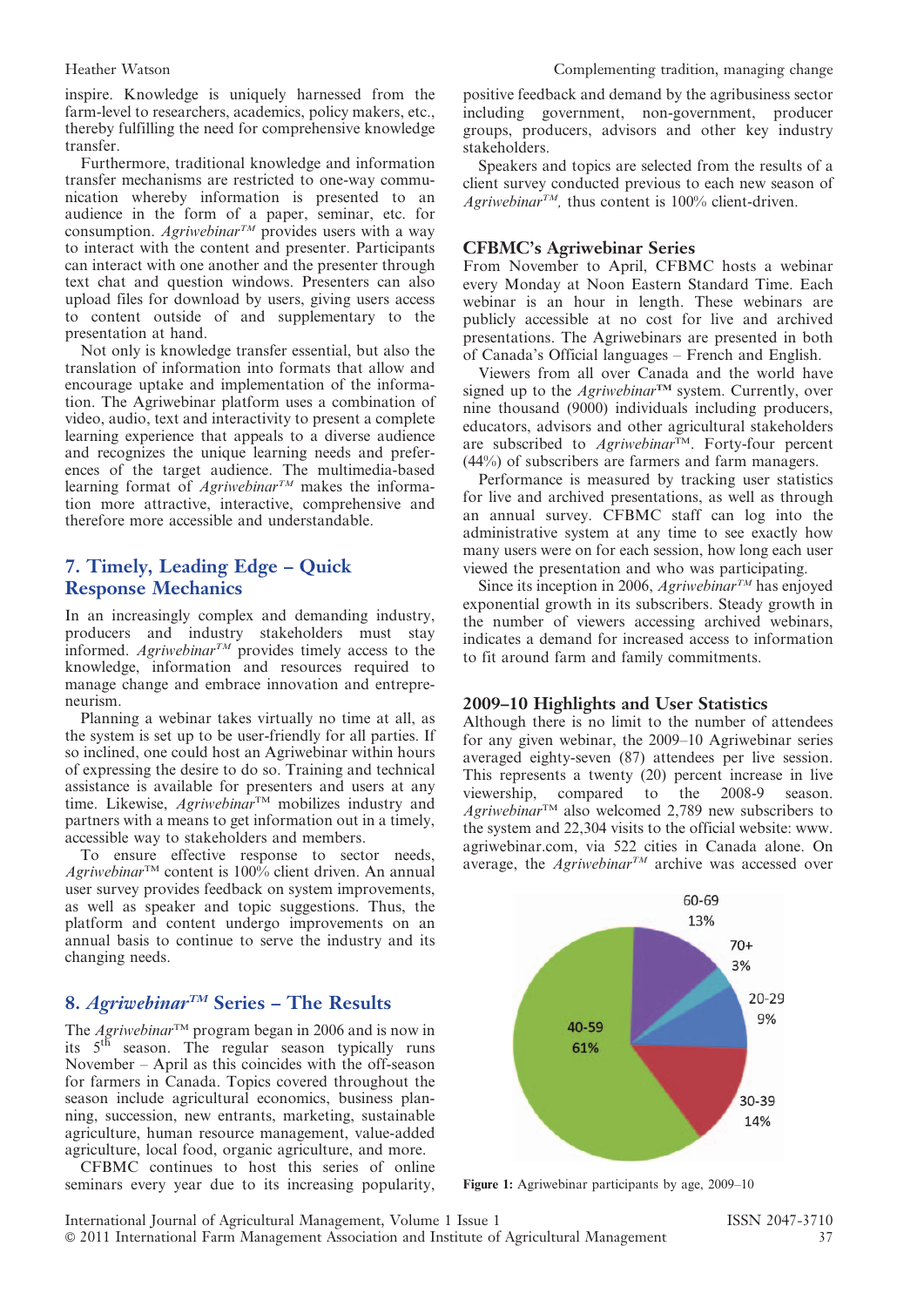Complementing tradition, managing change  $\blacksquare$ 

750 times per month, clocking close to one hundred (100) hours of viewing.

While users include government, associations, and academia, this year sixty-eight (68) percent of Agriwebinar<sup>™</sup> subscribers were farmers or professionals providing a direct service to producers (such as consultants or advisors). The majority of participants are between the ages of forty and fifty-nine (61%), however an impressive 23% are under thirty years of age.

It is critical that  $Agriwebinar^{TM}$  reach young and beginning farmers – to instill a culture of lifelong learning and farm business management to carry throughout their farming careers and ensure an entrepreneurial and innovative future for Canadian agriculture.

 $A$ griwebinar<sup>TM</sup> is achieving immediate, intermediate and long-term results. Users testimonials indicate that the Agriwebinars are increasing the understanding of farm business management and the importance thereof, the application of farm business management best practices to farming operations and ultimately, helping Canadian farmers realize their business goals towards greater farm business prosperity and profitability.

The 2009–10 user survey revealed sixty-six (66) percent of respondents felt  $A$ griwebinar<sup>TM</sup> had helped them better manage their business, and seventy-four (74) percent have recommended  $Agriwebinar^{\text{TM}}$  to others, highlighting the valuable work that  $A$ griwebinar<sup>TM</sup> does in bringing relevant and helpful information to the agricultural community.

Following, are some comments from participants:

The information is easily accessible. The presenters have experience and information not always readily available to me. I can use their experience and information to make more informed management decisions.

The farm succession webinar helped our two generations start a positive and productive dialogue that will help to ensure the farm's future viability. Before that, we were stuck.

Increasingly, Agriwebinar<sup>TM</sup> is being used to broadcast and record conferences and other face-to-face events to increase reach to participants during and after the event. In 2009–10, the Canadian Farm Business Management Council hosted their regular series of twelve (12) webinars, while also broadcasting two conferences: Managing Excellence in Agriculture and the International Farm Succession Conference, archiving the presentations for future reference, increased reach, and impact.

Figure 2 shows topic popularity, as chosen by participants in the 2009–10 user survey.

# 9. Partnering to Extend & Effect

The Canadian Farm Business Management Council works with partners and third-party hosts to increase the reach and impact of  $Agriwebinar^{TM}$ .

The regular Agriwebinar season focuses on broad topics of national appeal. Working with partners and third-parties gives Council the opportunity to enhance and expand its content; branching out into specific topics relative to the needs of target audiences. Council can mobilize quickly to partner for delivery. This allows the Council to use  $Agriwebinar^{TM}$  to more effectively respond to sector needs and deliver information and updates in a timely, far-reaching, and cost-effective manner.

In 2009–10, partners brought an additional forty (40) webinars through the system via a combination of private and public events. Working collaboratively with other industry groups,  $Agriwebinar^{TM}$  provides a significant opportunity to reach more producers in a way that substantiates the content for participants brought in from all partner groups. The content becomes trusted, reliable and far-reaching. The diverse viewership brought to the Agriwebinar platform also raises the profile and brand of the Council,  $A$ griwebinar<sup>TM</sup> and affiliate programs and resources.

Partners and third-parties have the opportunity to use the Agriwebinar platform in partnership with the Council to expand public access offerings, or alternatively, host private events. While it is within Council mandate to offer its regular series to producers without



Figure 2: Top ten topic choices, 2010–2011 (by percent of total responses)

ISSN 2047-3710 International Journal of Agricultural Management, Volume 1 Issue 1 38 ' 2011 International Farm Management Association and Institute of Agricultural Management